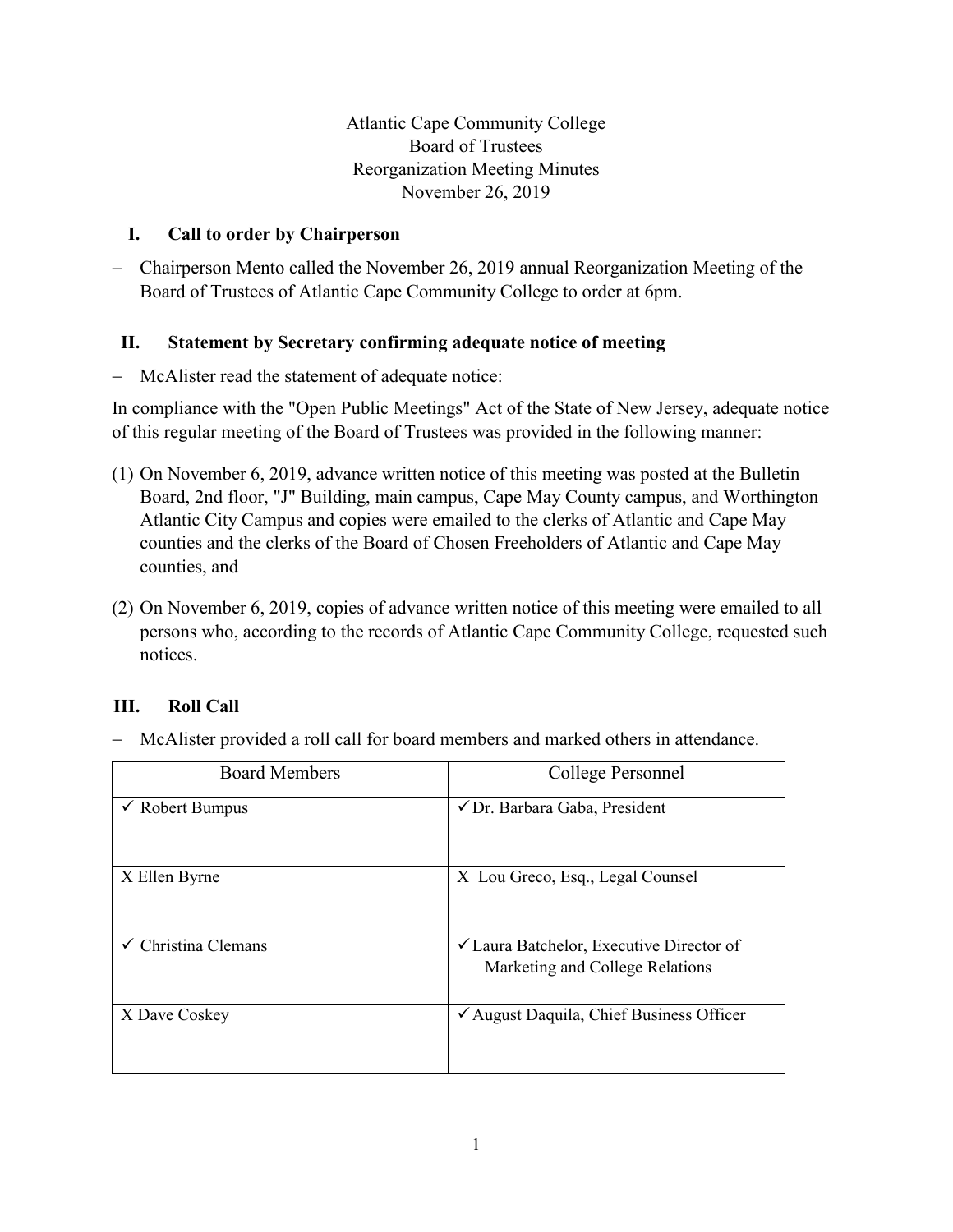| <b>Board Members</b>                                                                                                    | College Personnel                                                                                                                                                                                                                                                                                                                                                    |
|-------------------------------------------------------------------------------------------------------------------------|----------------------------------------------------------------------------------------------------------------------------------------------------------------------------------------------------------------------------------------------------------------------------------------------------------------------------------------------------------------------|
| X Dr. Judith DeStefano-Anen                                                                                             | X Paula Stewart Davis, Dean of Student<br>Affairs and Enrollment Management                                                                                                                                                                                                                                                                                          |
| $\sqrt{\frac{1}{2}}$ Harrison Furman                                                                                    | √ Natalie Devonish, Dean, Worthington<br>Atlantic City Campus and Workforce<br>Development                                                                                                                                                                                                                                                                           |
| $\checkmark$ James Kennedy                                                                                              | └ Leslie Jamison, Chief Financial Officer                                                                                                                                                                                                                                                                                                                            |
| X Brian Lefke                                                                                                           | ← Dr. Josette Katz, Vice President,<br>Academic Affairs                                                                                                                                                                                                                                                                                                              |
| $\sqrt{\phantom{a}}$ Maria K. Mento                                                                                     | √ Maria Kellett, Dean of Cape May County<br>Campus, Associate Dean of Resource<br>Development                                                                                                                                                                                                                                                                        |
| ✔ Daniel Money                                                                                                          | √ Jean McAlister, Board Secretary, Chief of<br>Staff, and Dean of Resource Development                                                                                                                                                                                                                                                                               |
| X Donald J. Parker                                                                                                      | X Dr. Vanessa O'Brien-McMasters, Dean,<br>Institutional Research, Planning &<br><b>Effectiveness and Information</b><br><b>Technology Services</b>                                                                                                                                                                                                                   |
| $\checkmark$ Ahmet Sahingoz                                                                                             |                                                                                                                                                                                                                                                                                                                                                                      |
| $\checkmark$ Maria Ivette Torres                                                                                        |                                                                                                                                                                                                                                                                                                                                                                      |
| $\checkmark$ Helen Walsh                                                                                                |                                                                                                                                                                                                                                                                                                                                                                      |
| <b>Public in Attendance</b>                                                                                             |                                                                                                                                                                                                                                                                                                                                                                      |
| ✔ Bonnie Lindaw, Atlantic County<br>Comptroller<br>✔ Brittany Smith, Cape May Country Chief<br><b>Financial Officer</b> | ✓ Cindy DeFalco, Director of Human<br>Resources<br>$\checkmark$ Briar Gibbons, Conference and Events<br>Assistant<br>√ Sandi Greco, ACCCEA, Director of<br><b>Systems and Hardware Projects</b><br>✓ Caesar Niglio, ACCCEA, Master<br><b>Technician-Student Affairs</b><br>← Heather Peterson, ACCCEA, Registrar<br>√ Bert Rosica, Men's Baseball Assistant<br>Coach |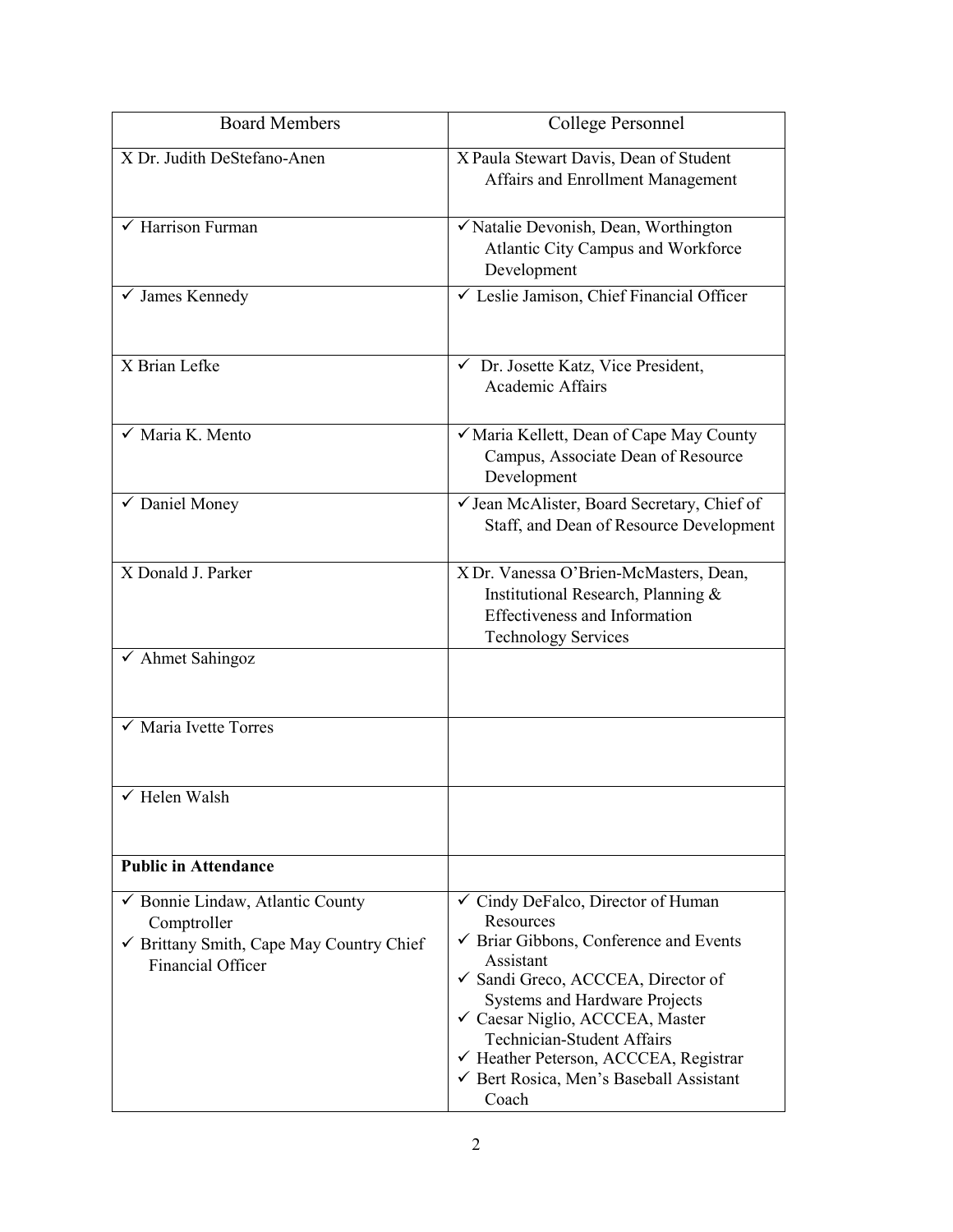#### **IV. Nominations for Chairperson**

- − Chairperson Mento asked that Trustee Torres present the nominations.
- Trustee Torres stated that the Nominating Committee nominates Trustee Maria Mento for the position of Chairperson of the Board of Trustees.
- − Trustee Torres asked if there were any nominations for Chairperson from the Floor. None noted.
	- a. Nominations closed
- − Trustee Torres motioned to close nominations for chairperson, Trustee Furman seconded.

ROLL CALL:

AYES NO NAYS ABSTENTION- Chairperson Mento abstained

Motion carried.

- b. Election of Chairperson
- − Trustee Torres made a motion to approve Trustee Mento as Chairperson, Trustee Furman seconded.

ROLL CALL:

AYES NO NAYS ABSTENTION- Trustee Mento abstained

Motion carried.

- − The Board congratulated Chairperson Mento.
	- c. Chair turned over to Chairperson by Chairperson pro-tempore

### **V. Nominations for Vice Chairperson**

- − Chairperson Mento asked Trustee Torres to proceed with Vice-Chairperson nominations.
- − Trustee Torres stated that the Nominating Committee nominates Trustee James Kennedy for the position of Vice-Chairperson.
- − Trustee Torres asked if there were any nominations for Vice-Chairperson from the floor. None noted.
	- d. Nominations closed
- − Trustee Torres motioned to close nominations for Vice-Chairperson, Trustee Walsh seconded.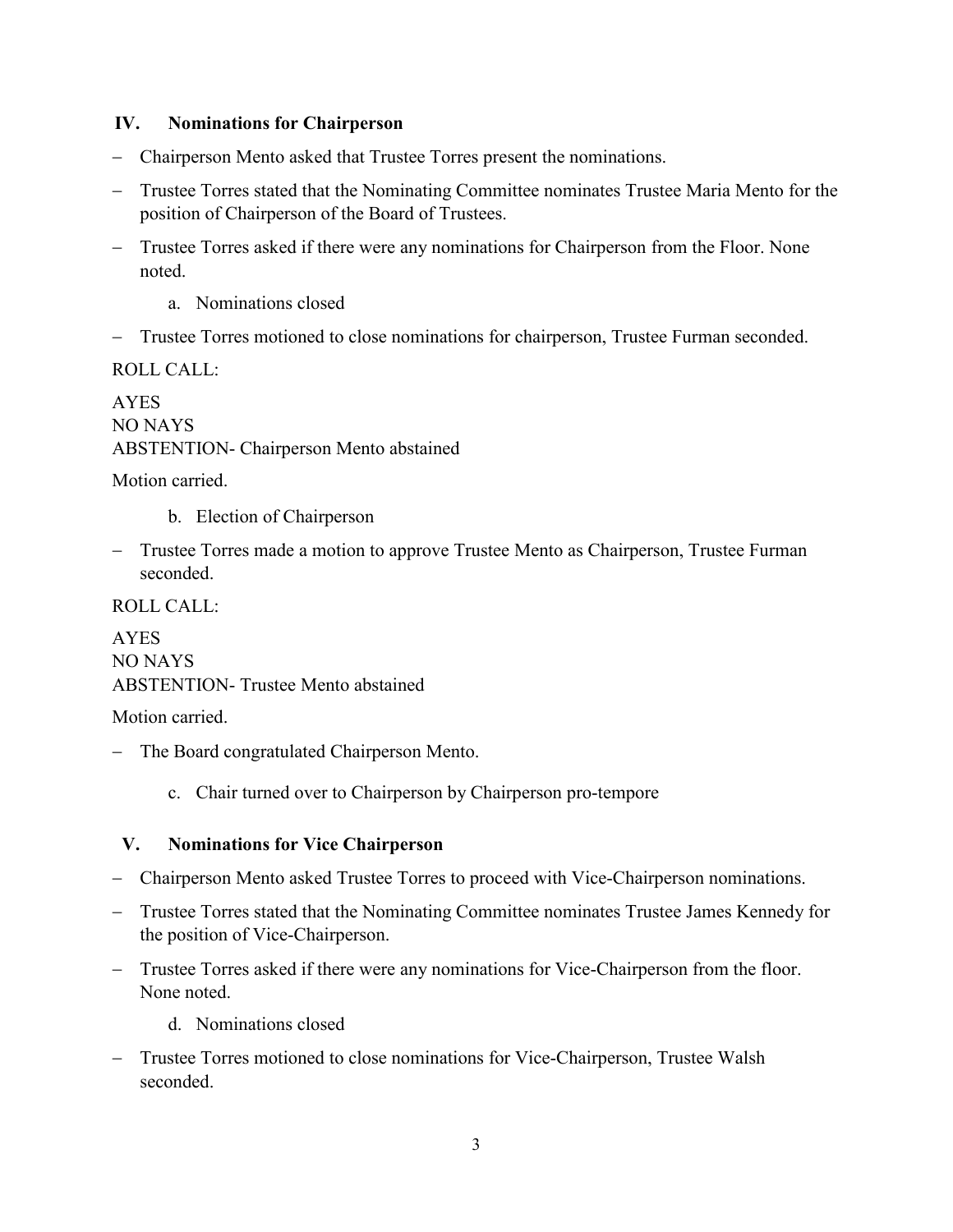#### ROLL CALL:

AYES NO NAYS ABSTENTION- Trustee Kennedy abstained

Motion carried.

- e. Election of Vice-Chairperson
- − Trustee Torres motioned to approve James Kennedy as Vice-Chairperson, Trustee Walsh seconded.

ROLL CALL:

AYES NO NAYS ABSTENTION- Trustee Kennedy abstained

Motion carried.

#### **VI. Nominations for Treasurer**

- − Chairperson Mento asked Torres to proceed with the Treasurer nomination.
- Trustee Torres stated that the Nominating Committee nominates Trustee Ellen Byrne for the position of Treasurer.
- − Trustee Torres asked if there were any nominations for Treasurer from the floor. None noted.
	- f. Nominations closed
- − Trustee Torres motioned to close nominations for Treasurer, Trustee Bumpus seconded.

ROLL CALL AYES NO NAYS NO ABSTENTIONS

Motion Carried.

g. Election of Treasurer

− Trustee Torres motioned to approve Trustee Byrne as Treasurer, Trustee Bumpus seconded.

ROLL CALL:

AYES NO NAYS NO ABSTENTIONS

Motion carried.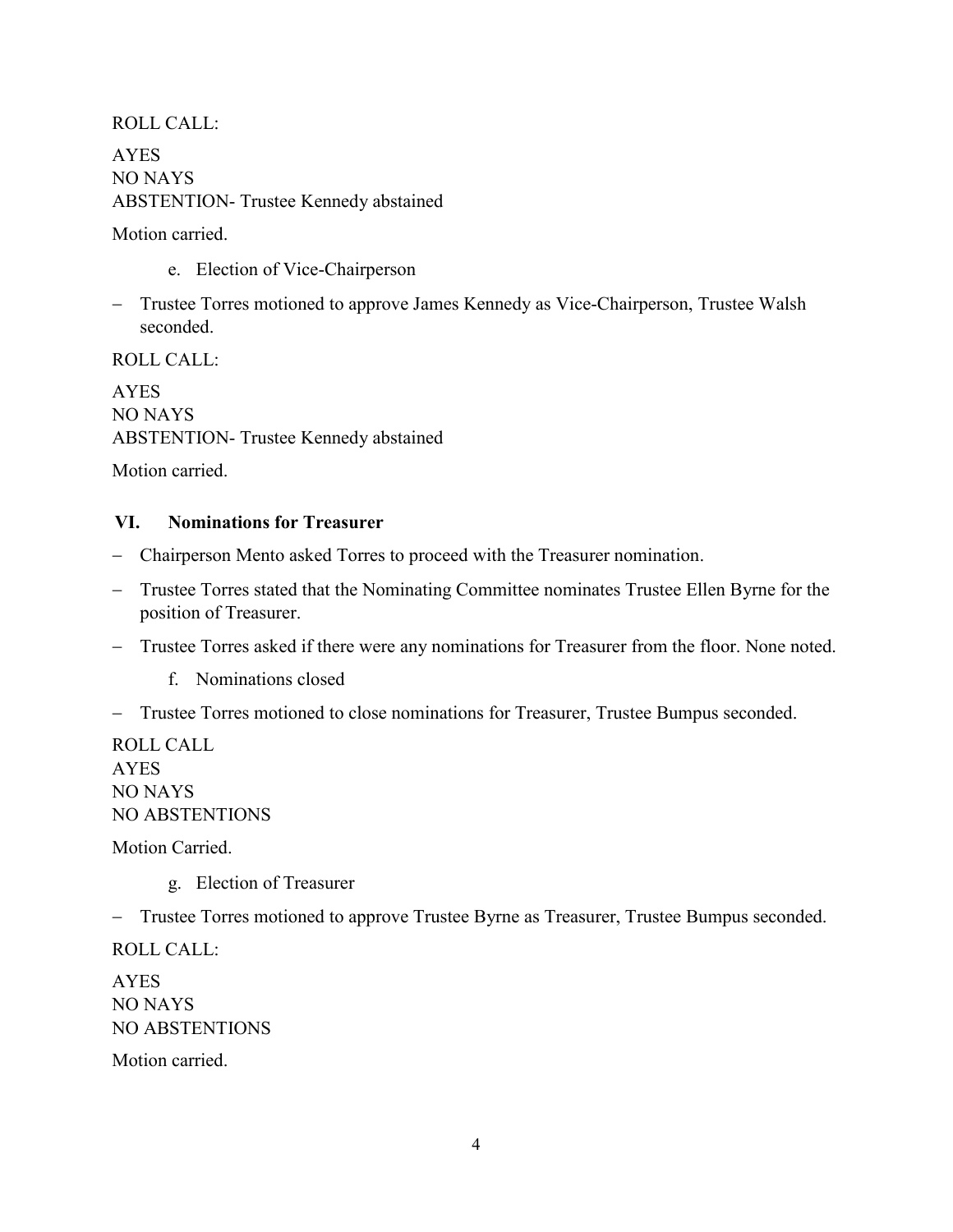### **VII. Appointment of Secretary of the Board**

− Trustee Torres motioned to reappoint Jean McAlister to Secretary of the Board and Trustees. Trustee Furman seconded.

ROLL CALL:

ALL AYES NO NAYS NO ABSTENTIONS

Motion carried.

#### **VIII. Adoption of Regular Meeting schedule**

- − Chairperson Mento requested adoption of the 2019-2020 meeting schedule as it appears in the packet, noting no meetings in December and July.
- − Trustee Bumpus motioned to approve, Trustee Furman seconded.

ROLL CALL: ALL AYES

NO NAYS NO ABSTENTIONS

Motion carried.

### **IX. Resolution #37, Banking Depositories**

- − Trustee Byrne stated that this Resolution is the annual Designation of Banking Depositories/Funds Transfer Agreements presented at the Reorganization meeting and defines the officials authorized as signatories on college checks, the number of signatures required (2), and the dollar amount limits for those signatures. The Resolution also authorizes ACH transfers for payroll and accounts payable liabilities and funds transfer agreements by one of the listed signatories.
- − Jamison explained the check approval procedures.
- Trustee Bumpus motioned to approve, Trustee Furman seconded.

ROLL CALL:

ALL AYES NO NAYS NO ABSTENTIONS

Motion carried.

### **X. Appointments/Recruitment for Standing Committees**

− Chairperson Mento requested that each board member please complete the "Board